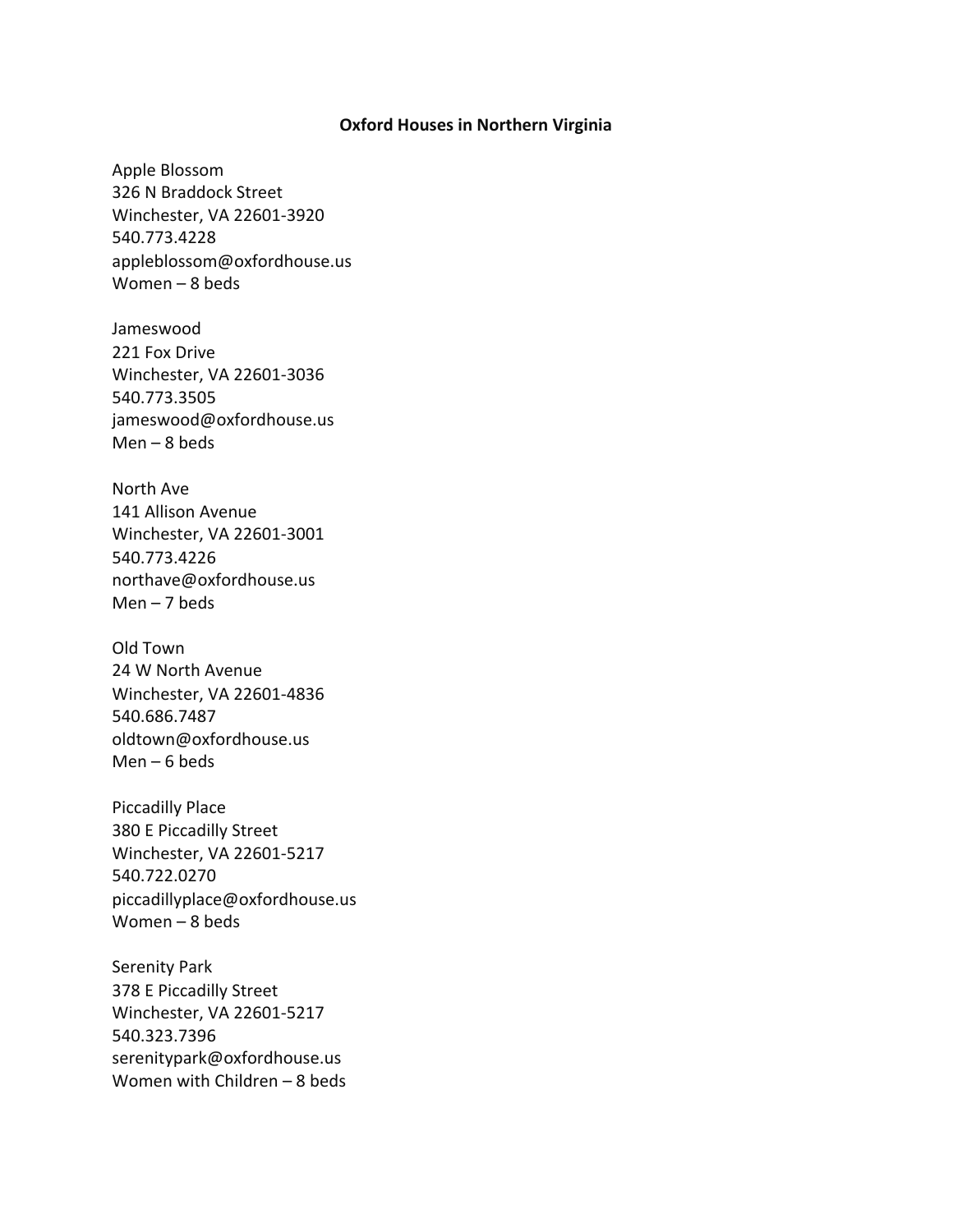Summit 760 Collicello Street Harrisonburg, VA 22802-2511 540.209.8168 summit@oxfordhouse.us Men  $-8$  beds

Trillium 339 W Water Street Harrisonburg, VA 22801-1910 540.209.8536 trillium@oxfordhouse.us Women – 8 beds

Winchester Heights 312 Green Street Winchester, VA 22601-5318 540.313.4668 winchesterheights@oxfordhouse.us Men  $-7$  beds

Glebe Road 2720 N Rosser Street Alexandria, VA 22311-1342 703.820.0191 gleberoad@oxfordhouse.us Men – 8 beds

Glebewood 5945 Arlington Boulevard Arlington, VA 22203-1105 703.528.6345 glebewood@oxfordhouse.us Men – 7 beds

Glen Carlyn 2320 S Monroe Street Arlington, VA 22206-2439 703.486.0204 glencarlyn@oxfordhouse.us Women – 8 beds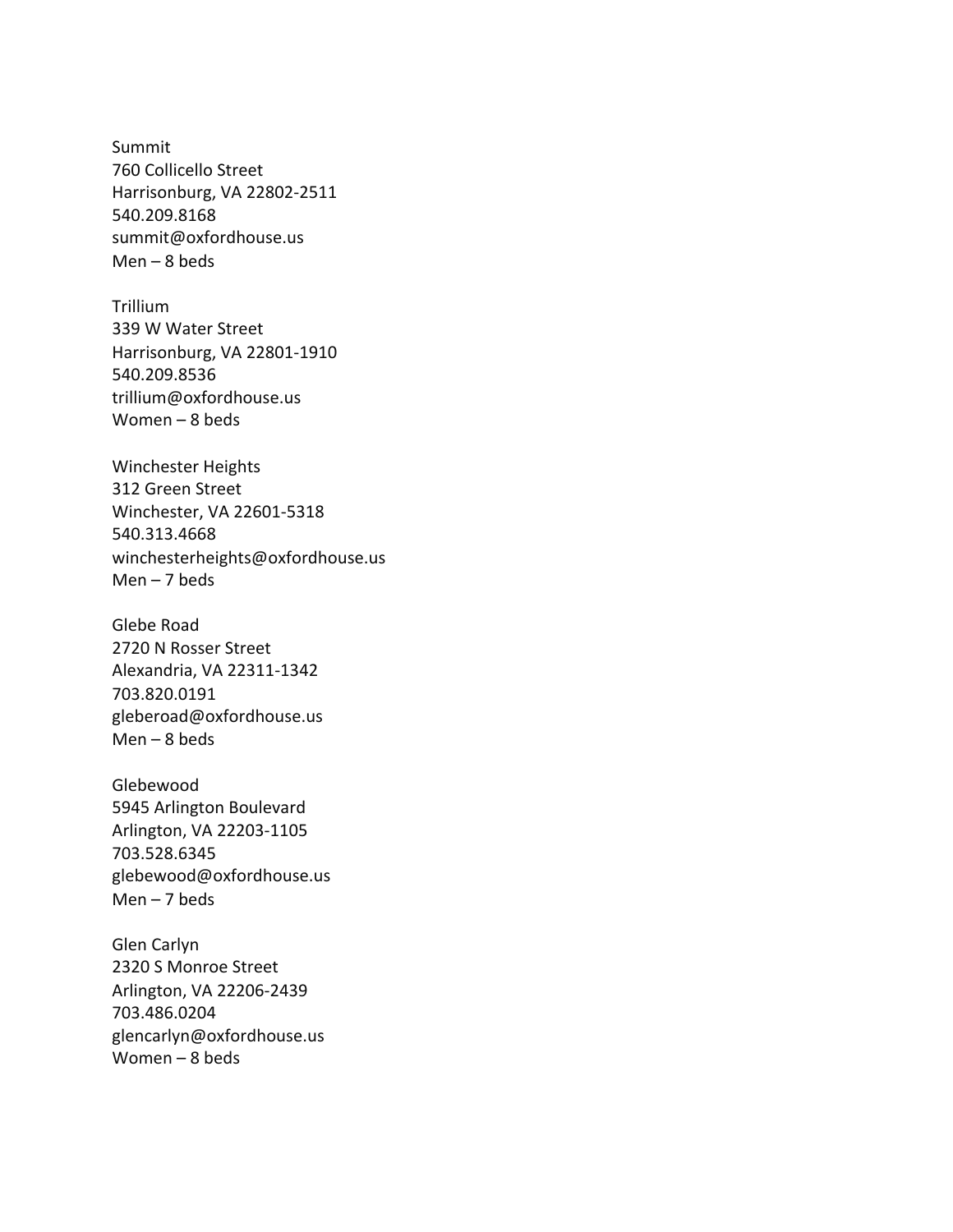Mt Vernon Square 7916 Holland Road Alexandria, VA 22306-3130 703.718.0119 mtvernonsquare@oxfordhouse.us Men  $-8$  beds

Court Square 9208 Peabody Street Manassas, VA 20110-2523 courtsquare@oxfordhouse.us 703.334.2529 Men – 8 beds

Liberia Woods 8901 Weir Street Manassas, VA 20110-4944 703.368.3937 liberiawoods@oxfordhouse.us Women with Children – 9 beds

Manassas 8522 Thomas Drive Manassas, VA 20110-3631 703.335.5049 manassas@oxfordhouse.us Men – 7 beds

Roseberry 9504 Lincoln Avenue Manassas, VA 20110-5612 571.208.0075 roseberry@oxfordhouse.us Women – 7 beds

Sudley Manor 7504 Donset Court Manassas, VA 20109-6223 703.257.3412 sudleymanor@oxfordhouse.us Men – 7 beds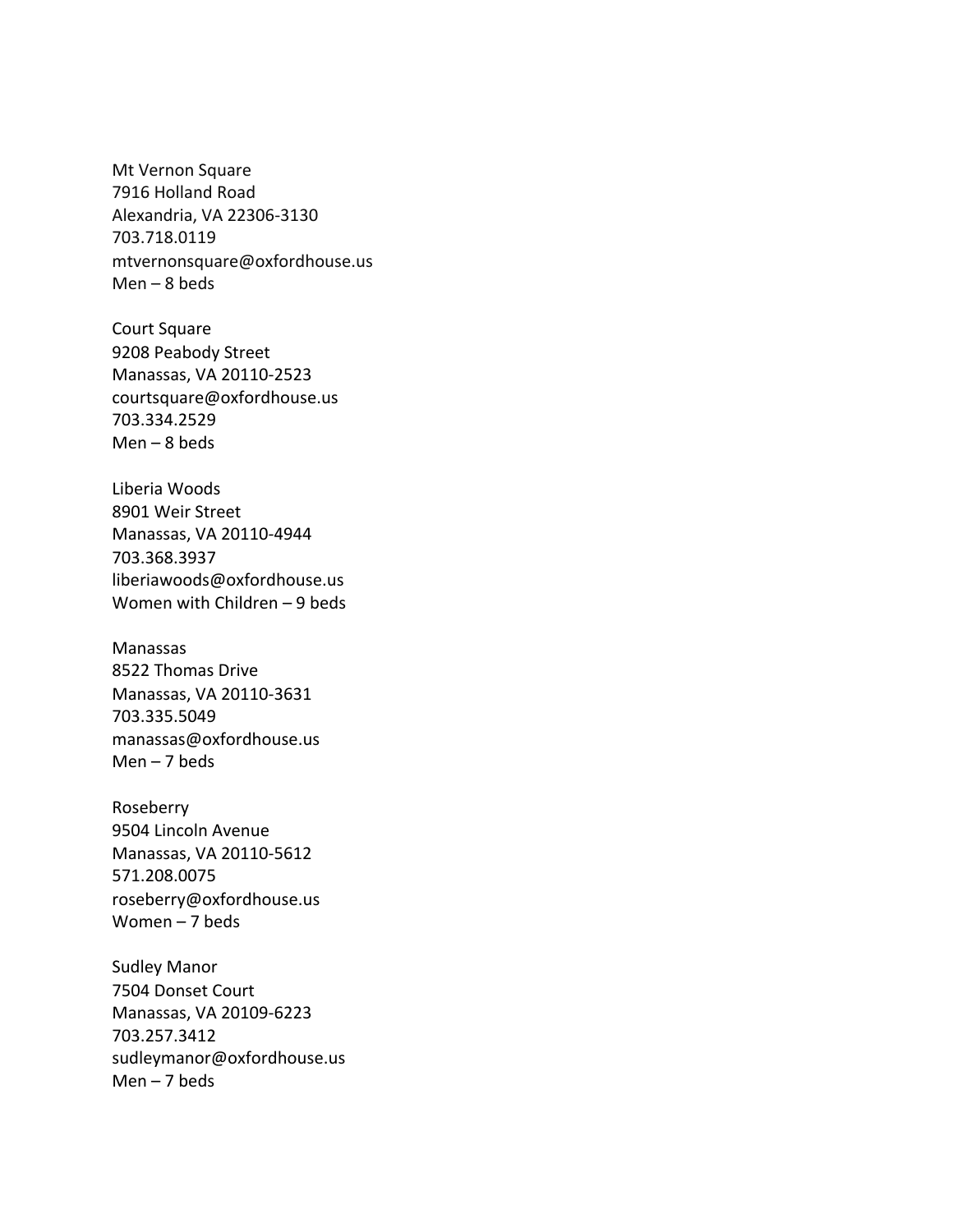Thomas II 8520 Thomas Drive Manassas, VA 20110-3631 703.361.0491 thomasii@oxfordhouse.us Men – 7 beds

Wellington 9533 School Street Manassas, VA 20110-5622 703.570.4478 wellington@oxfordhouse.us Men  $-9$  beds

Forest Ridge 107 Juneberry Court Sterling, VA 20164-2116 703.435.1700 forestridge@oxfordhouse.us Men – 8 beds

North Upton 900 N Upton Street Sterling, VA 20164-3737 703.444.5898 northupton@oxfordhouse.us Men – 7 beds

Sugarland 104 Seneca Chase Court Sterling, VA 20164-5519 703.421.4060 sugarland@oxfordhouse.us Men – 9 beds

Wyman 27 Jefferson Drive Sterling, VA 20165- 8602 703.444.9184 wyman@oxfordhouse.us Men – 8 beds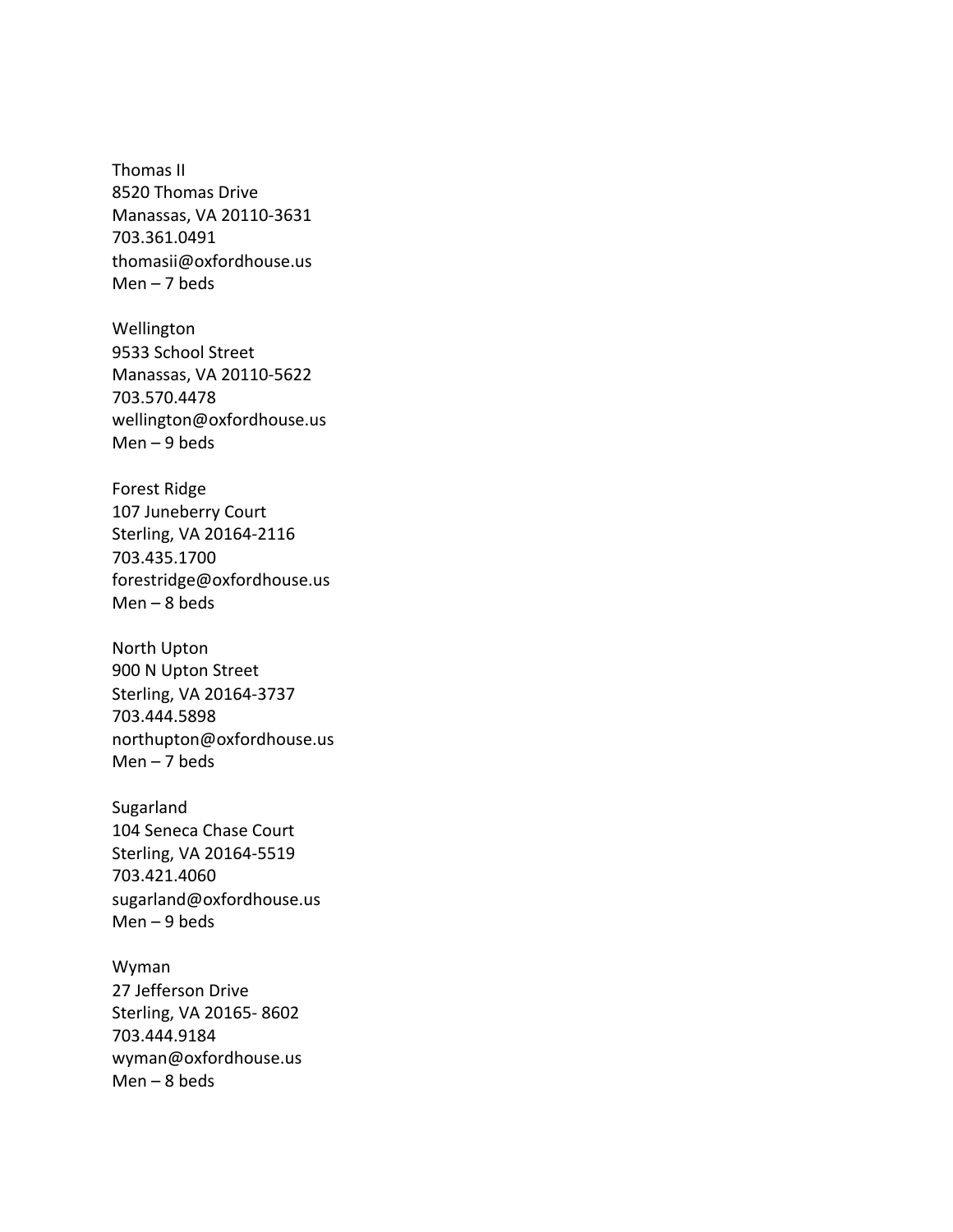Ballston 4246 15th Street N Arlington, VA 22207-3157 703.527.2313 ballston@oxfordhouse.us Men  $-8$  beds

Belle Haven 6216 Quander Road Alexandria, VA 22307-1004 703.768.5659 bellehaven@oxfordhouse.us Men – 7 beds

Diva 1401 Pickett Street Alexandria, VA 22304-1804 703.888.2506 diva@oxfordhouse.us Women – 12 beds

Annandale 3816 Sleepy Hollow Road Falls Church, VA 22041-1024 703.462.9331 annandale@oxfordhouse.us Men  $-8$  beds

Chapel Hill 4504 Wakefield Chapel Road Annandale, VA 22003-4527 703.764.8247 chapelhill@oxfordhouse.us Women – 8 beds

Hermosa 9150 Hermosa Drive Fairfax, VA 22031-1307 703.359.1400 hermosa@oxfordhouse.us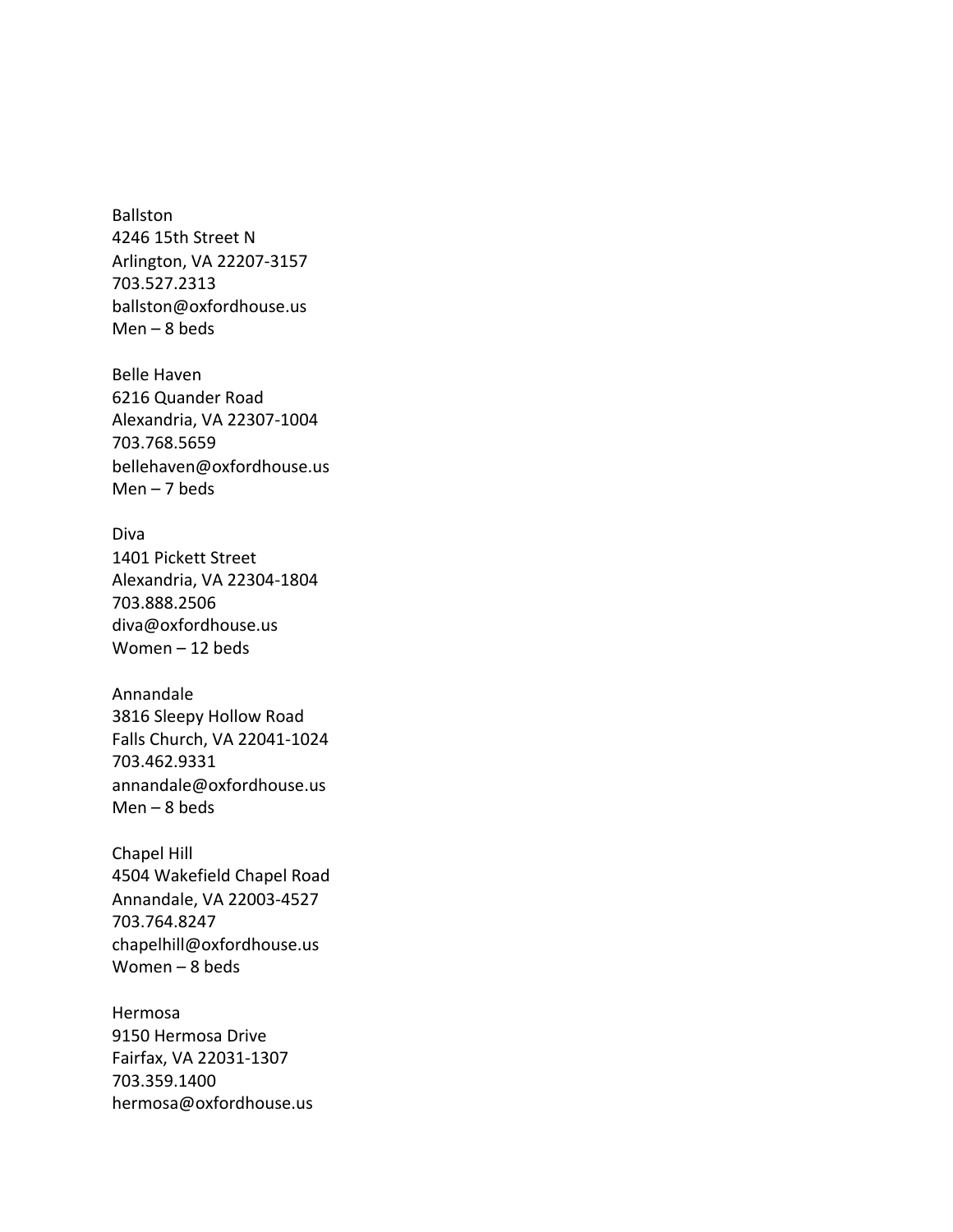Women – 8 beds

Kings Manor 1101 Pine Hill Road McLean, VA 22101-2904 703.288.9644 kingsmanor@oxfordhouse.us Men – 11 beds

Landmark 5201 Redwing Drive Alexandria, VA 22312-2046 571.620.7751 landmark@oxfordhouse.us Men – 8 beds

Lemon Road 7103 Norwalk Street Falls Church, VA 22043-1518 703.821.1281 lemonroad@oxfordhouse.us Men – 9 beds

Little River 8714 Leroy Place Fairfax, VA 22031-3309 703.425.0827 littleriver@oxfordhouse.us Men – 8 beds

Melita 5213 Ferndale Street Springfield, VA 22151-3017 703.256.2099 melita@oxfordhouse.us Women – 9 beds

Pence Court 3510 Pence Court Annandale, VA 22003-1426 571.748.3939 pencecourt@oxfordhouse.us Men – 9 beds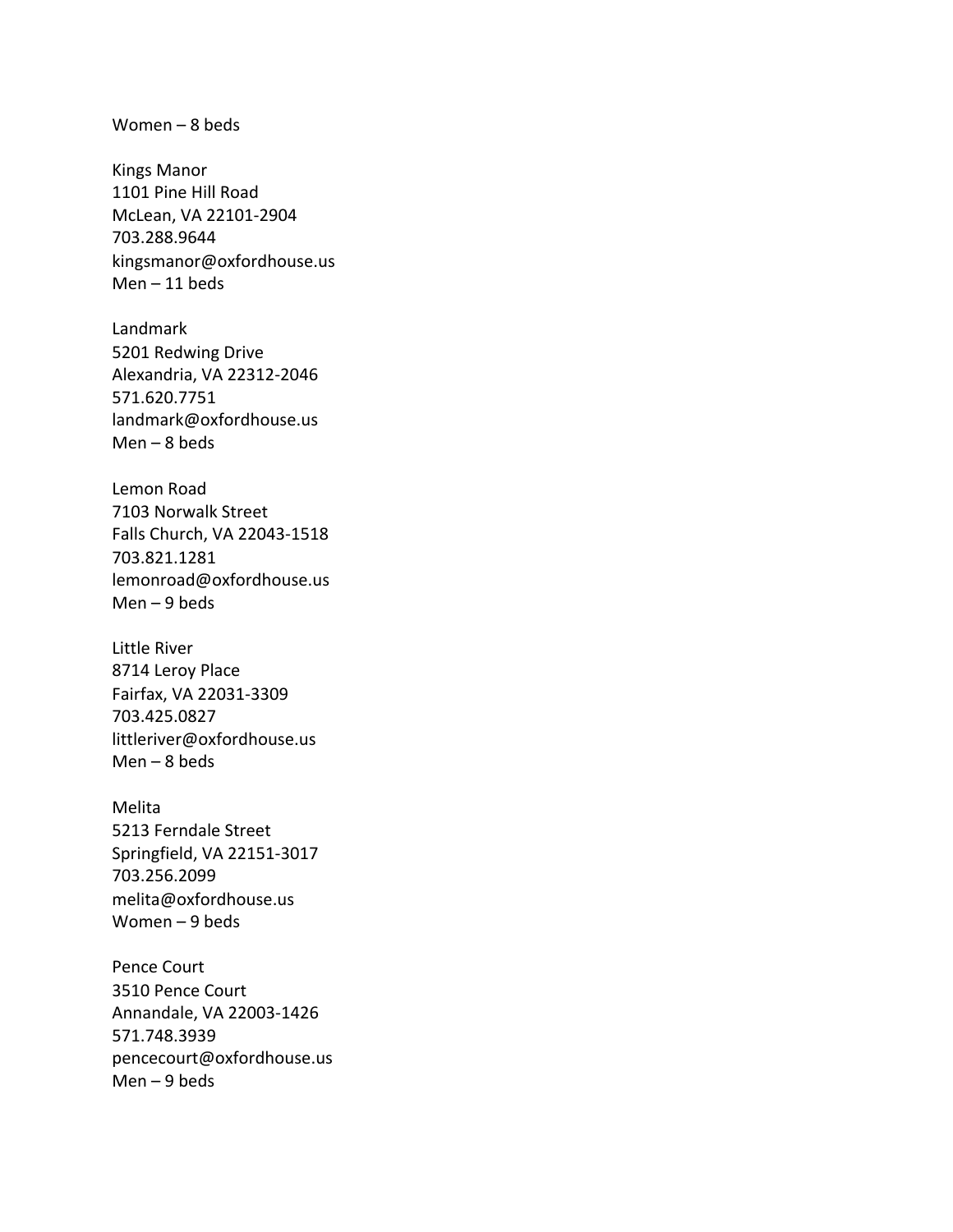Pentagon 5300 Portsmouth Road Fairfax, VA 22032-3427 703.426.2515 pentagon@oxfordhouse.us Women – 8 beds

Prosperity 3317 Prosperity Avenue Fairfax, VA 22031-2823 703.289.9632 prosperity@oxfordhouse.us Men – 9 beds

South Lee 114 S Lee Street Falls Church, VA 22046-3922 571.641.3222 southlee@oxfordhouse.us Men  $-7$  beds

Springfield 6012 Frederick Street Springfield, VA 22150-3705 703.462.9539 springfield@oxfordhouse.us Men  $-9$  beds

Angel Park 542 Madison Street Herndon, VA 20170-4510 703.435.5794 angelpark@oxfordhouse.us Women – 8 beds

Briar Patch 306 Missouri Avenue Herndon, VA 20170-5425 703.430.2170 briarpatch@oxfordhouse.us Men – 7 beds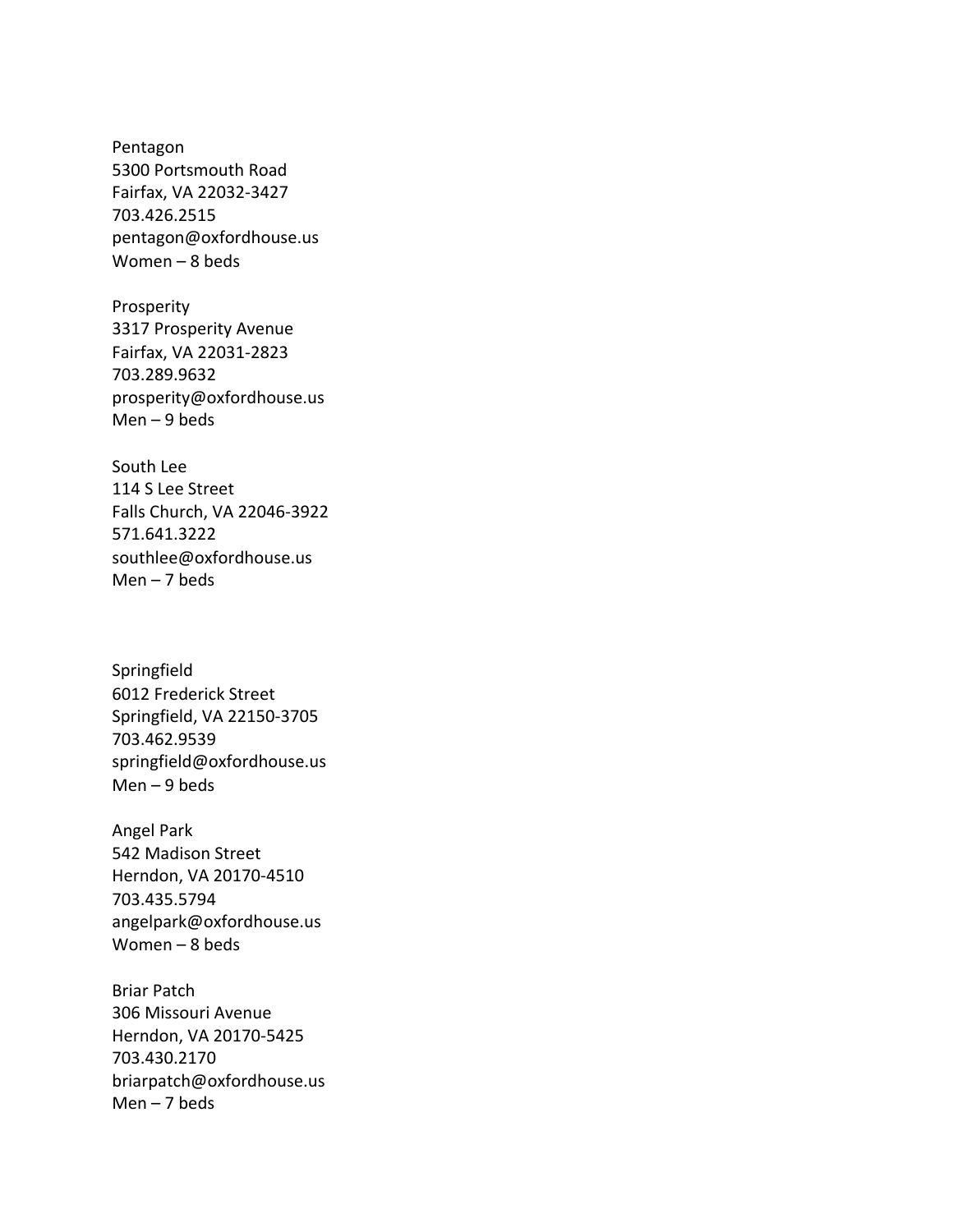Briarwood 2 4521 Fillingame Drive Chantilly, VA 20151-2820 703.378.2580 briarwood2@oxfordhouse.us Men  $-8$  beds

Waverly Hills 1714 N Glebe Road Arlington, VA 22207-2038 703.528.1899 waverlyhills@oxfordhouse.us Men  $-9$  beds

Crossman 6815 Crossman Street Annandale, VA 22003-3406 703.992.6784 crossman@oxfordhouse.us Men  $-9$  beds

**Sterling** 510 Cardinal Glen Circle Sterling, VA 20164-5517 703.421.8575 sterling@oxfordhouse.us Men  $-8$  beds

Bailey's Crossroads 3302 Glen Carlyn Road Falls Church, VA 22014-2408 703.379.1704 baileyscrossroads@oxfordhouse.us Men – 12 beds

Berkley Park 7017 Oak Ridge Road Falls Church, VA 22042-2520 703.560.1639 berkleypark@oxfordhouse.us Men  $-8$  beds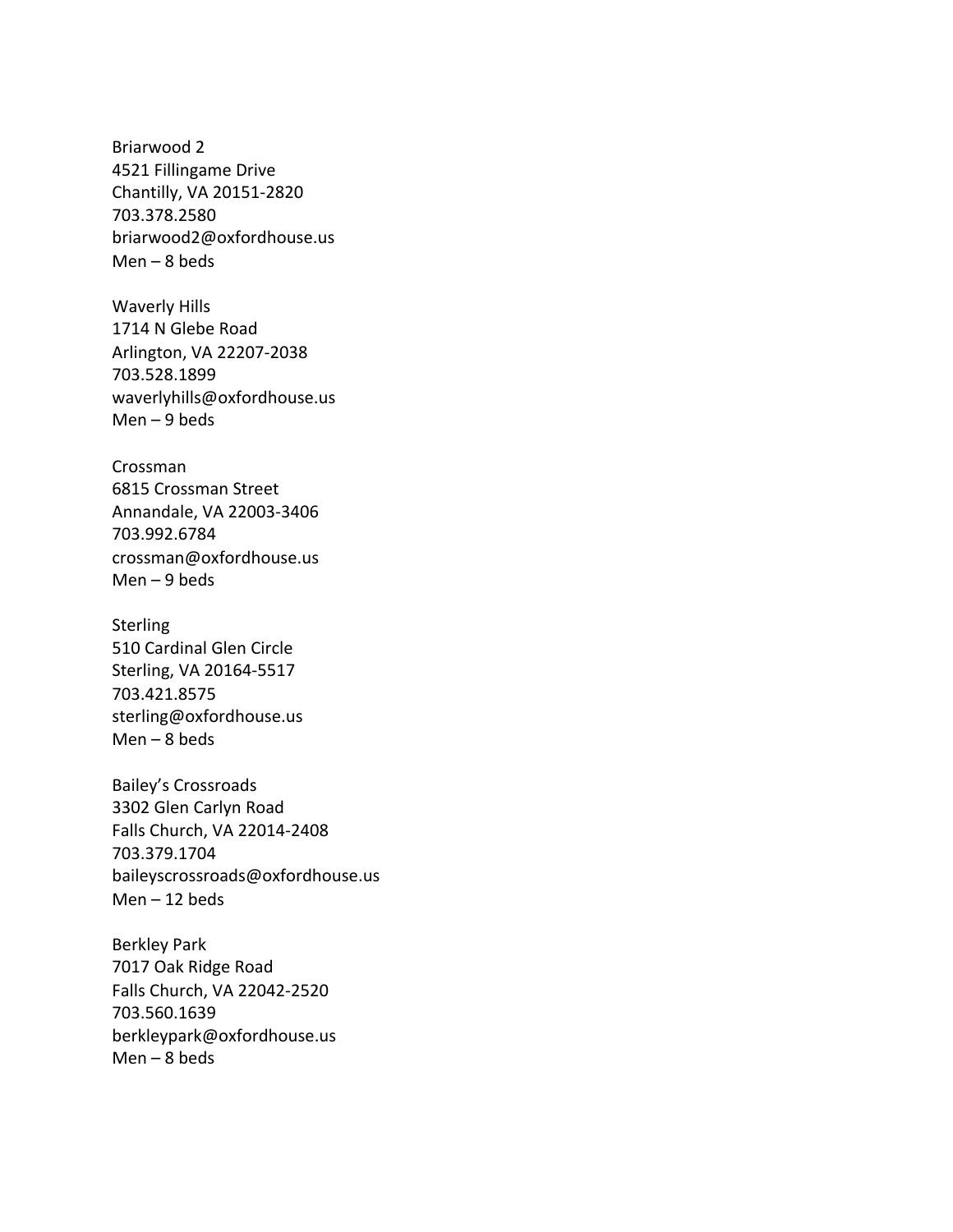Chain Bridge 6903 Dillon Avenue McLean, VA 22101-4437 703.442.0458 chainbridge@oxfordhouse.us Men – 9 beds

Endurance 4025 Oxford Street Annandale, VA 22003-2019 703.256.4906 endurance@oxfordhouse.us Men – 8 beds

Fairchester Woods 3611 Hill Street Fairfax, VA 22030-3004 703.259.3934 fairchesterwoods@oxfordhouse.us Men – 7 beds

Forest Glen 5840 Glen Forest Drive Falls Church, VA 22041-2513 703.820.0450 forestglen@oxfordhouse.us Men  $-8$  beds

Manor 7712 Newcastle Drive Annandale, VA 22003-5424 703.941.4333 manor@oxfordhouse.us Men – 8 beds

Pike Place 905 Dale Court SE Vienna, VA 22180-5826 703.916.1898 pikeplace@oxfordhouse.us Men – 8 beds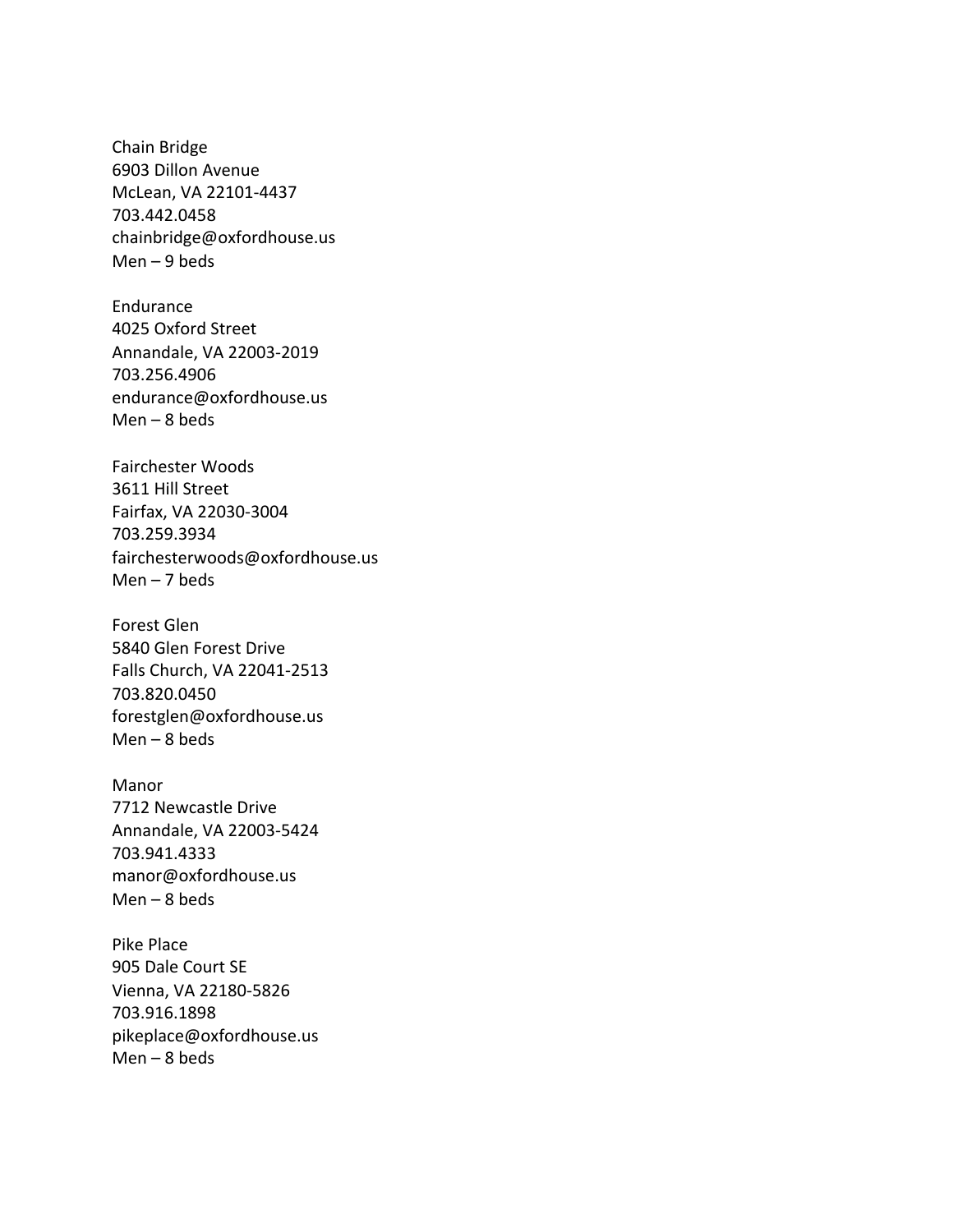Pinewood 3810 Pinewood Terrace Falls Church, VA 22041-1215 703.813.1796 pinewood@oxfordhouse.org Women – 7 beds

Ravensworth 4800 Ravensworth Road Annandale, VA 22003-5550 703.256.3043 ravensworth@oxfordhouse.us Men – 10 beds

Hill Top Heights 93 Christopher Drive Winchester, VA 22601-5257 540.773.8089 hilltopheights@oxfordhouse.us Men  $-8$  beds

Pleasant Valley 22 N Pleasant Valley Road Winchester, VA 22601-5234 540.504.7432 pleasantvalley@oxfordhouse.us Men  $-7$  beds

Shenandoah Valley 605 S Kent Street Winchester, VA 22601-4663 540.667.4488 shenandoahvalley@oxfordhouse.us Women – 8 beds

South Cameron 618 S Cameron Street Winchester, VA 22601-4620 540.686.7161 southcameron@oxfordhouse.us Women – 7 beds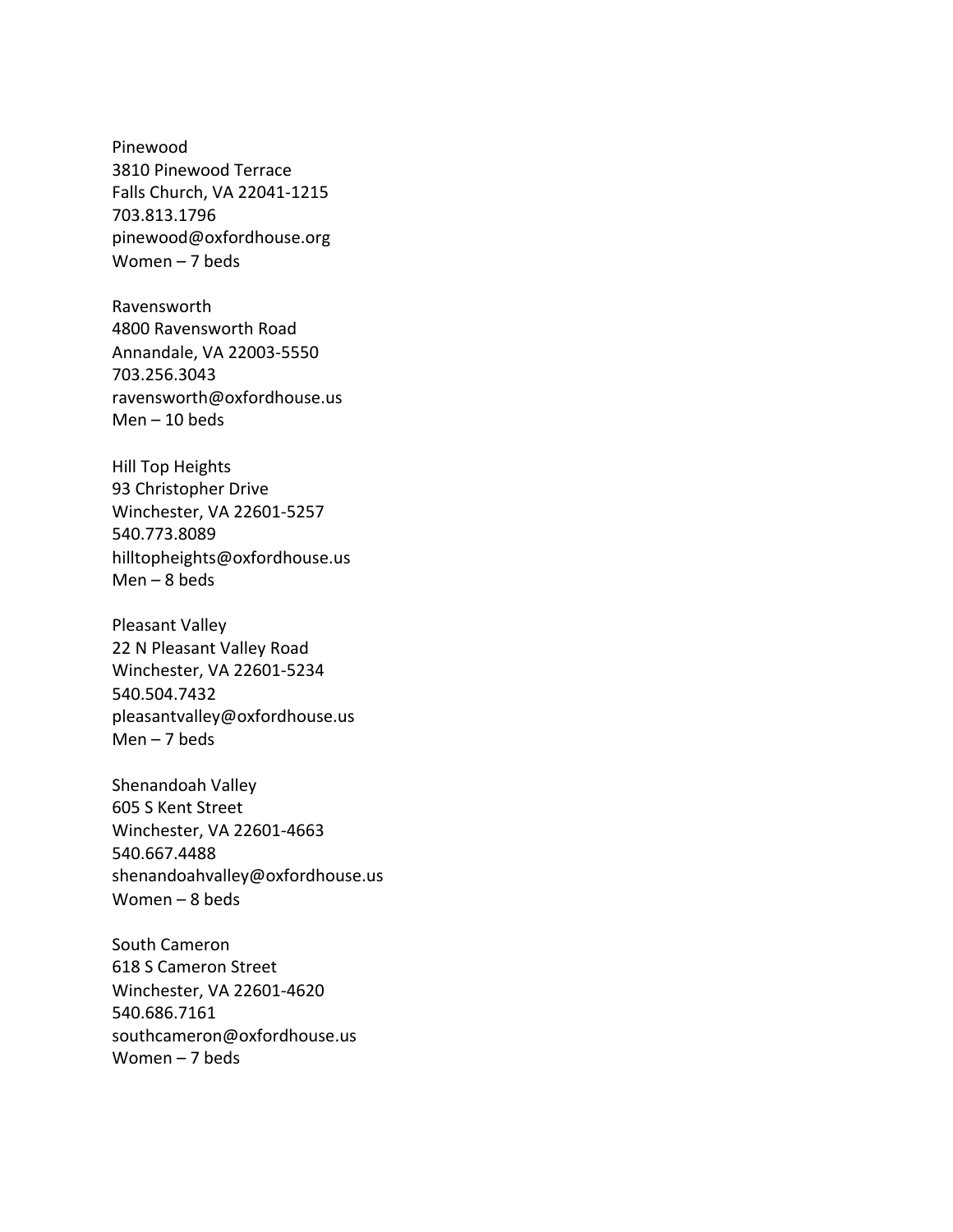Beau Lane 2900 Beau Lane Fairfax, VA 22031-1303 571.340.3850 beaulane@oxfordhouse.us Men – 8 beds

Brandy Jo 7304 Austin Street Annandale, VA 22003-1601 703.205.0990 brandyjo@oxfordhouse.us Women with Children – 10 beds

Brilyn 2823 Yeonas Drive Vienna, VA 22180-6124 703.242.1819 brilyn@oxfordhouse.us Men  $-9$  beds

Columbia Pike 4021 Oxford Street Annandale, VA 22003-2019 703.333.2965 columbiapike@oxfordhouse.us Men  $-9$  beds

Fairhill 2916 Cedar Lane Fairfax, VA 22031-2109 703.272.3904 fairhill@oxfordhouse.us Men – 12 beds

Fair Oaks 3010 Steven Martin Drive Fairfax, VA 22031-1030 703.255.2568 fairoaks@oxfordhouse.us Men – 10 beds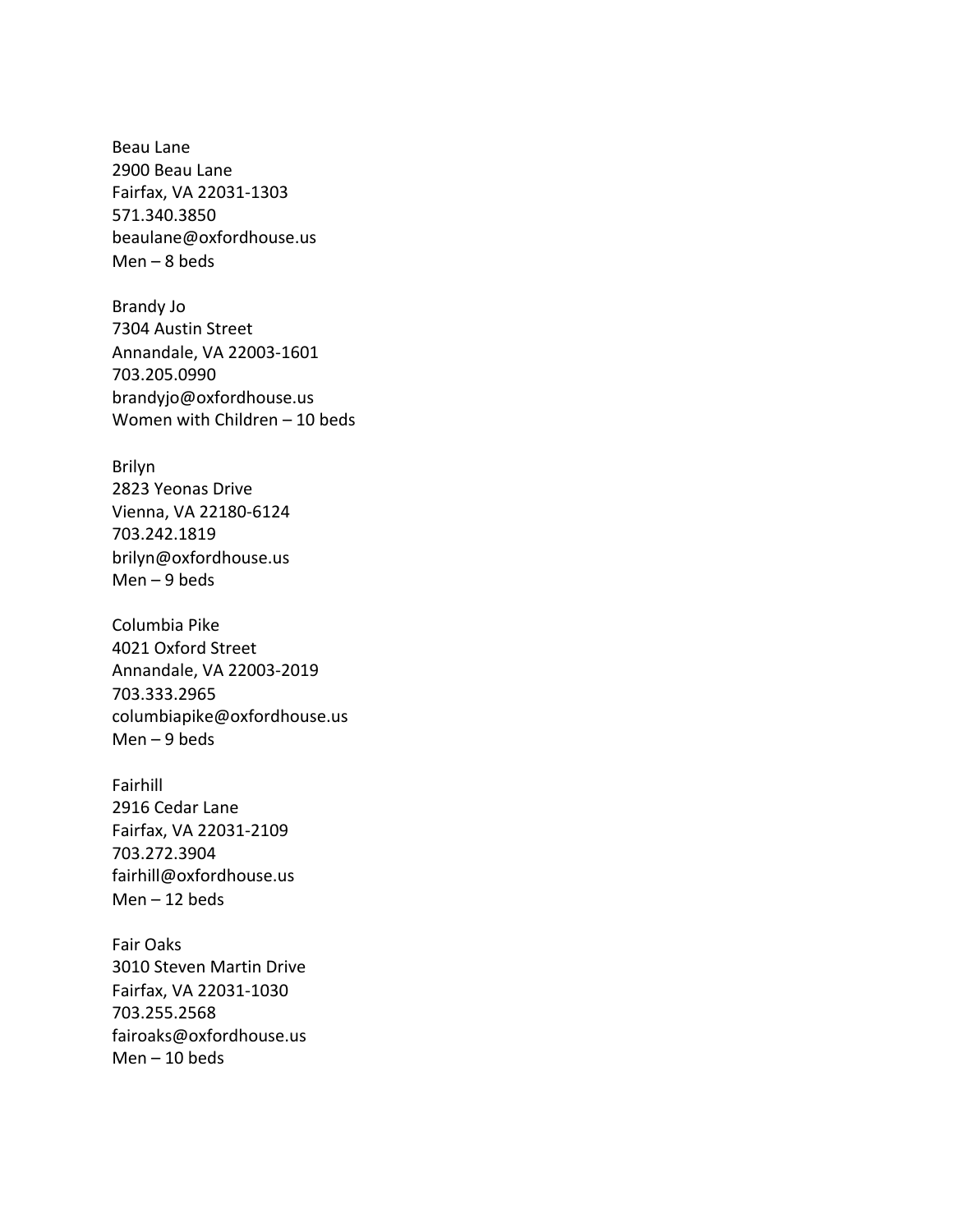Hunter Street 3940 Fairview Drive Fairfax, VA 22031-3408 703.383.9292 hunterstreet@oxfordhouse.us Women – 8 beds

Merrifield 2809 Mary Street Falls Church, VA 22042-7714 703.573.2407 merrifield@oxfordhouse.org Men – 10 beds

Oakdale Park 2428 Luckett Avenue Vienna, VA 22180-9235 703.297.3444 oakdalepark@oxfordhouse.us Men – 10 beds

Tysons Corner 2229 Chain Bridge Road Vienna, VA 22182-3735 703.938.0151 tysonscorner@oxfordhouse.us Men – 10 beds

Wesleyan 8415 Wesleyan Street Vienna, VA 22180-7125 703.573.9115 wesleyan@oxfordhouse.us Men – 9 beds

Amherst Street 132 Amherst Street Winchester, VA 22601-4114 540.535.0774 amherststreet@oxfordhouse.us Men – 9 beds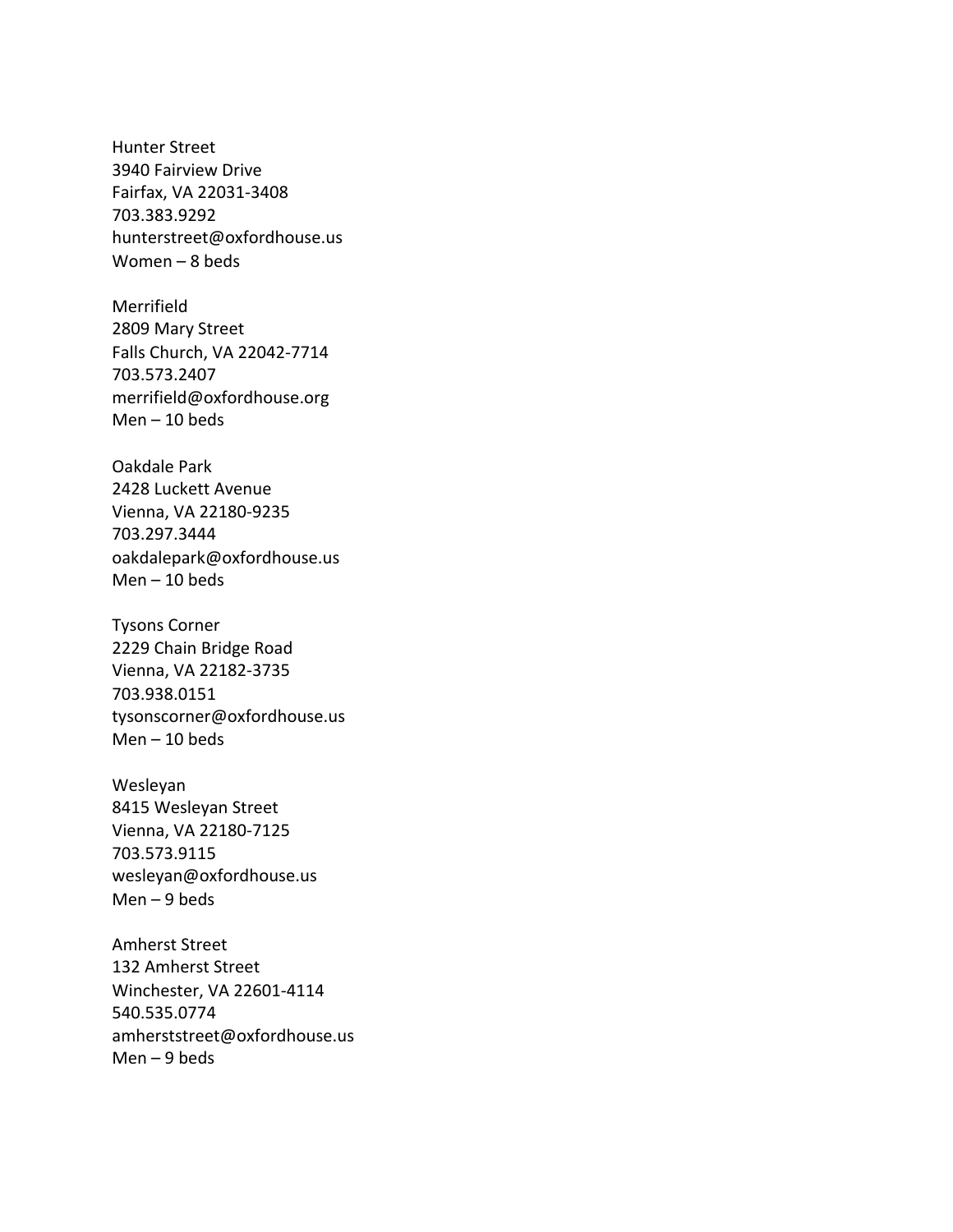Douglass Park 628 Watson Avenue Winchester, VA 22601-5327 540.773.3371 douglasspark@oxfordhouse.us Men  $-6$  beds

Fairview Park 356 Miller Street Winchester, VA 22601-3755 540.504.7913 fairviewpark@oxfordhouse.us Men  $-8$  beds

Thomas Street 1114 N Stuart Street Arlington, VA 22201-4718 703.248.0637 thomasstreet@oxfordhouse.us Men – 9 beds

## **Other Recovery Residences (not Oxford Houses)**

[The Women's Home, Inc.](http://www.thewomenshome.com/the-womens-home-inc-of-arlington-virginia-admission.html) (703)-237-2822 [womensHM@aol.com](mailto:womensHM@aol.com) P.O. Box 7412, Arlington, VA 22207

The Men's Home 402 Hume Ave, Alexandria, VA 22301 [\(703\) 683-3622](https://www.google.com/search?q=the+men%27s+home&rlz=1C5CHFA_enUS887US887&oq=the+men%27s+home&aqs=chrome..69i57j0l4.6093j1j4&sourceid=chrome&ie=UTF-8)

Buster Johnson House 5000 Glen Park Rd., Annandale, VA 22003 (703) 425-5058

Friends of Guest House 1 E Luray Ave, Alexandria, VA 22301 ([703\) 549-8072](https://www.google.com/search?rlz=1C5CHFA_enUS887US887&ei=VhOjXpPVLbCkytMPsO-WsAs&q=friends+of+guest+house&oq=friends+of+guest+house&gs_lcp=CgZwc3ktYWIQAzICCAAyAggAMgIIADICCAA6BQghEKsCOggIIRCgARCLAzoICCEQqwIQiwM6CAgAEIMBEJECOgUIABCRAjoFCAAQgwE6BAgAEEM6BwgAEIMBEEM6BggAEBYQHlDm9iZYlqInYNGkJ2gBcAB4AIABXogBjwqSAQIyMJgBAKABAaoBB2d3cy13aXq4AQI&sclient=psy-ab&ved=0ahUKEwiT2NmuvYHpAhUwknIEHbC3BbYQ4dUDCAw&uact=5)

Loudoun Serenity House <https://loudounserenity.org/>